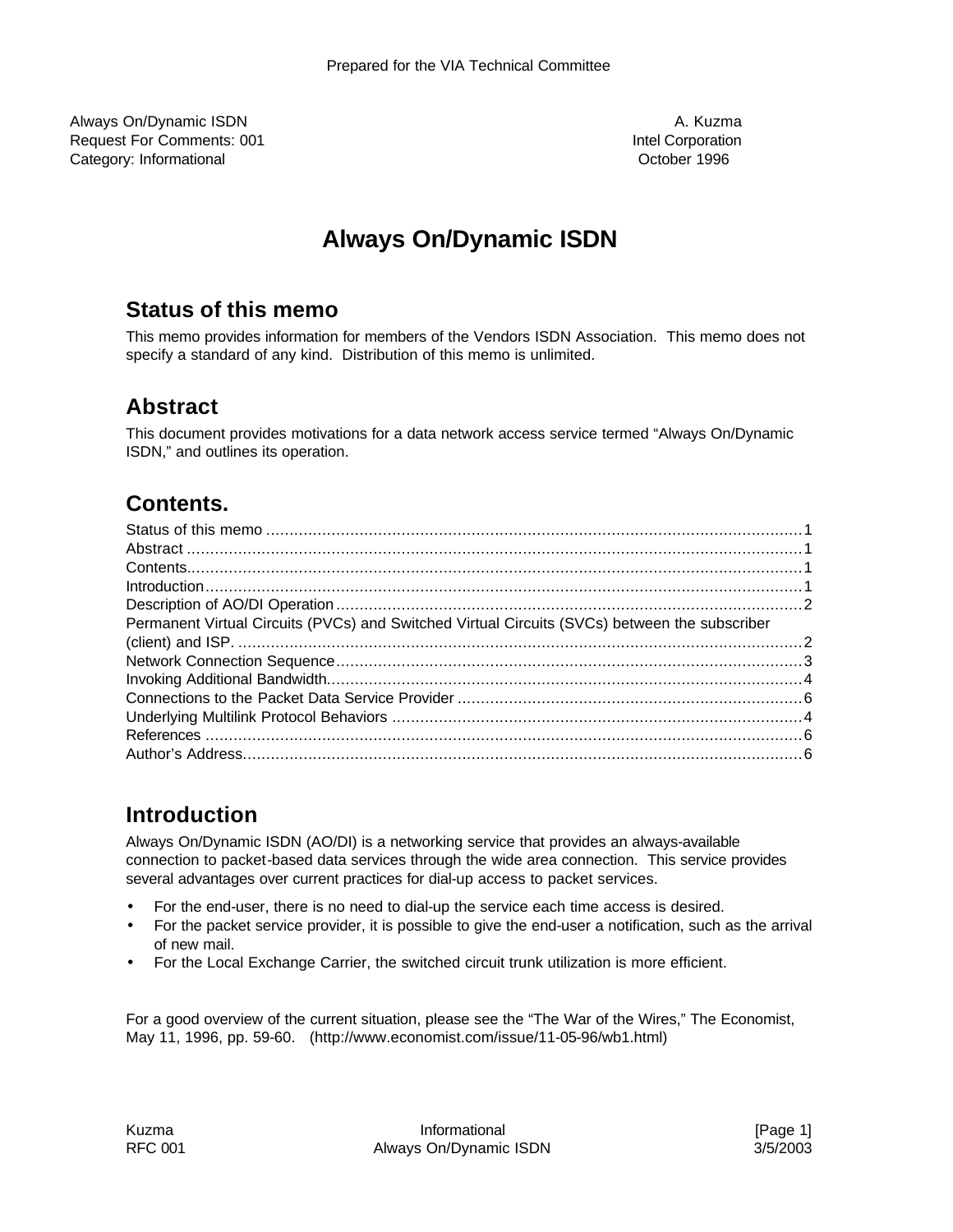## **Description of AO/DI Operation**

AO/DI is based on using existing infrastructure of modern central office switches and using existing, or newly emerging, multilink protocols.

- Modern central offices are capable of supplying National ISDN-1 (NI-1), meaning these central office switches are configured with X.25 packet handlers.
- Examples of multilink protocols under consideration are the MLPPP, MP+, and BACP defined in Internet RFCs.

The basic idea of AO/DI is that an ISDN D-Channel X.25 call is placed from the subscriber to the packet data service provider. The multilink protocol and TCP/IP protocols are encapsulated within the X.25 logical circuit carried by the D-Channel. The Bearer Channels are invoked as additional bandwidth is needed. The Bearer Channels use the multilink protocol without the Q.922 and X.25 encapsulation used on the D-Channel.

Using the X.25 over the D-Channel, while admittedly not the most efficient protocol stack, allows AO/DI to take advantage of the existing packet handlers at the central offices. The link associated to the D-Channel X.25 packet connection is used as the primary link of the multilink protocol.

Because the D-Channel is an always-available connectionless packet-oriented link between the CPE and the central office, it is possible to offer an always-available service based on it. Further, because the D-Channel X.25 packets are handled at the central office by the X.25 packet handler, it is possible to route these packets without first crossing the time-division circuit-switched fabric of the switch, which reduces the impact to the telephony network.

The network diagram below provides an overview of how the components are linked together. For further discussion of the networking, please see the VIA AO/DI white paper "AO/DI Network Architecture, Revision 1.0" October 1996.



Kuzma **Informational** Informational **Informational Informational Informational Informational** RFC 001 **Always On/Dynamic ISDN** 3/5/2003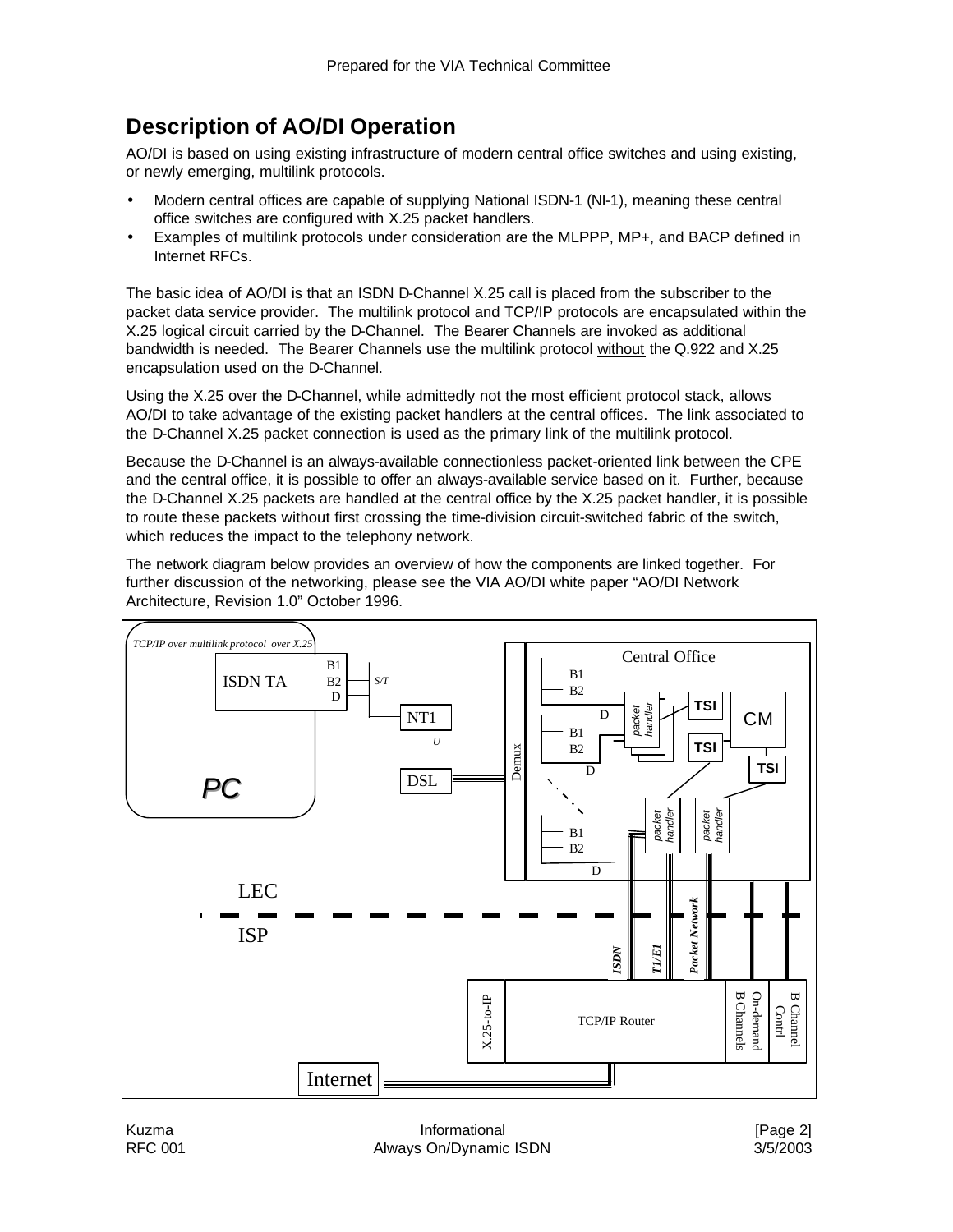This is a very simplistic diagram to illustrate the basic operation. This diagram does not mean to imply a restriction of *one router per central office, or vice versa.* 

## **Switched Virtual Circuits (SVCs) and Permanent Virtual Circuits (PVCs) between the subscriber (client) and ISP.**

The binding of a subscriber's X.25 packet traffic to a specific aggregation channel depends on the type of connection made. For the PVC

this binding is permanent, whereas for the SVC the binding lasts as long as the circuit as active.

Considerations are:

- Not all the worlds Packet Handler implementations can be guaranteed to support PVCs. (We need to survey the major switch vendors to determine their Packet Handler capabilities.)
- Some service providers that own the ISDN infrastructure may not be an ISP in their own right and may be providing ISPs with a standard X.31/X.75 delivery of D-Channel traffic. If this is the case, there is a need to use (and change) X.121 addresses in order for a user (of the CPE) to be able to change ISPs easily.
- One European service provider will be delivering an ETSI packet handler protocol link to the ISP (or value add service supplier). This will allow the ISP to terminate any protocol within the LAPD.
- An SVC can be treated as a "permanent" connection. Once the call is established it does need to be cleared and can remain in the data state in a similar manner to a PVC.
- The success of X.25 networks was due in part to the use of SVCs and the ease of provisioning. Frame Relay, although successful, is extremely complex to provision because of it's PVC implementation and the same would apply to a managed service provider solution.

**Given all these considerations, AO/DI uses SVCs.** 

#### **Response to the Loss of an SVC**

Under certain conditions, the ISP or the LEC may need to disconnect the X.25 SVC. Conditions under which this might happen include:

- Inability to contact the subscriber. This could be due to the PC being turned off, an equipment problem due to hardware or software in the network or the PC, etc.
- A need to redistribute the X.25 SVC across other LEC facilities due to traffic congestion.

#### **When the X.25 SVC is disconnected, the PC should attempt to re-establish the SVC at the earliest convenient time.**

#### **Network Connection Sequence**

An example of the calling sequence is shown below:

- The subscriber places an X.25 SVC call to the packet data service. This call is meant to be redialed only when the subscriber's PC is rebooted. Otherwise, once the X.25 SVC call is connected, it is intended to remain available.
- When additional bandwidth is needed, the appropriate phone numbers are exchanged between the subscriber's equipment and the packet data service provider's equipment to allow additional Bearer channels to be dialed. The Bearer Channels are routed through the switched fabric

| Kuzma          | Informational          | [Page 3] |
|----------------|------------------------|----------|
| <b>RFC 001</b> | Always On/Dynamic ISDN | 3/5/2003 |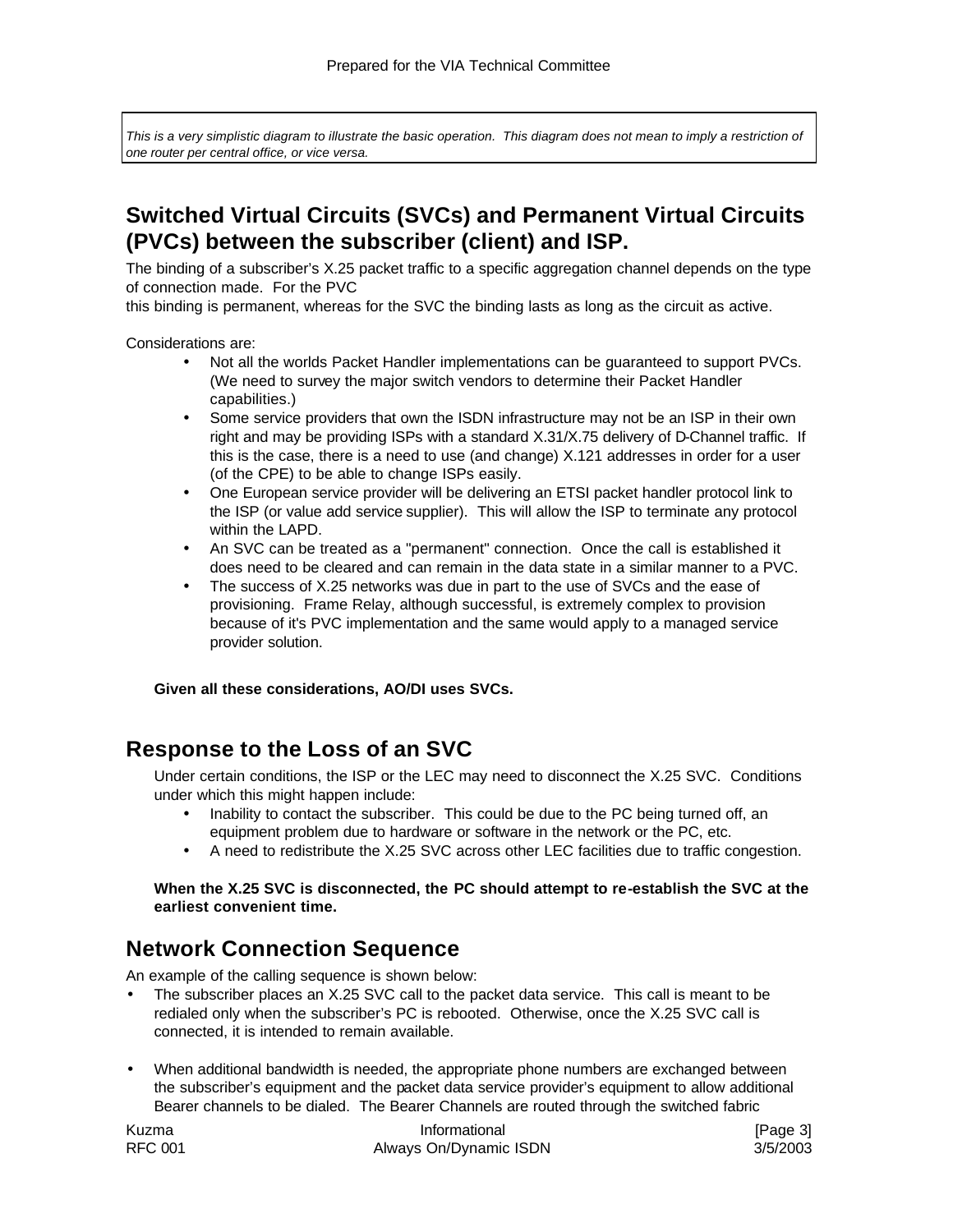directly to the packet data service provider without the use of the packet handlers in the central office. Subsequent to successful connection, the multilink protocols are resolved to aggregate the additional bandwidth into a single transport connection.

### **Underlying Multilink Protocol Behaviors**

AO/DI is built upon the underlying multilink protocol to negotiate for bandwidth, manage phone number exchange, and to aggregate the bandwidth of subsequent connections.

Currently, multilink protocols are not symmetric. A symmetric multilink protocol allows either end of the packet service to place a phone call to the other so that additional bandwidth can be added to the connection. This is a highly desirable flexibility, and one which this group will study as an option.

In today's multilink protocols, the call originator is required to dial the call, thus incurring the additional charges. This is an acceptable model to many people, but not universally so. To mitigate the asymmetry of multilink protocols, packet service providers can give their subscribers toll-free numbers. Please note that the availability of toll-free local data call services are subject to availability from the Local Exchange Carrier.

In any case, it may be desirable to have a user interface that confirms with the user the request for additional bandwidth, should the users be sensitive to these charges.

Strictly speaking, client (CPE) behavior is left to vendor-specific implementation. A vendor may choose to provide differentiation in the features, behaviors, and look-and-feel of the dialer (the software that controls the addition/subtraction of B-Channels) to meet customer requirements for a specific business environment. For example:

- for a voice call, the dialer would need to grant exclusive access of one of the B-Channels.
- for requests to add B-Channels, the dialer may query the user to grant permission depending on the requester; a remote corporate access request might be granted automatically, whereas an unknown source would require manual intervention.

### **Invoking Additional Bandwidth**

Given the relatively low net bandwidth of the packet service due to the low bandwidth of the D-Channel (16 kbps total) and the encapsulation, this method has limited applications. Application domains where the low-bandwidth, always-available are useful are: basic ASCII email services, news feeds, and automated data collection.

To improve the low-bandwidth of the D-Channel X.25 circuit (referred to as the "primary link") is used to add Bearer Channels on demand. The B-Channels are invoked to temporarily boost data throughput, then the B-Channels are disconnected. This mode of operation statistically multiplexes the switch fabric and inter-office trunk lines across more users, thus reducing the traffic impact to the wide area network. Using the B-Channels for bandwidth-on-demand is good for both the Local Exchange Carrier and the packet service provider as compared to having users "camp on" a Bearer Channel.

#### *Traffic Estimates*

Traffic estimates and assumptions are presented in the VIA AO/DI white paper "AO/DI Network Architecture." Based on these estimates, the following triggers can be used as a stimulus for requesting additional bandwidth.

#### *Triggers for Requesting Additional Bandwidth*

Bearer channels are added if the traffic will take more that 5 seconds to transmit through the D-Channel X.25, or if the pending data is larger than 7500 bytes.

| Kuzma          | Informational          | [Page 4]<br>3/5/2003 |
|----------------|------------------------|----------------------|
| <b>RFC 001</b> | Always On/Dynamic ISDN |                      |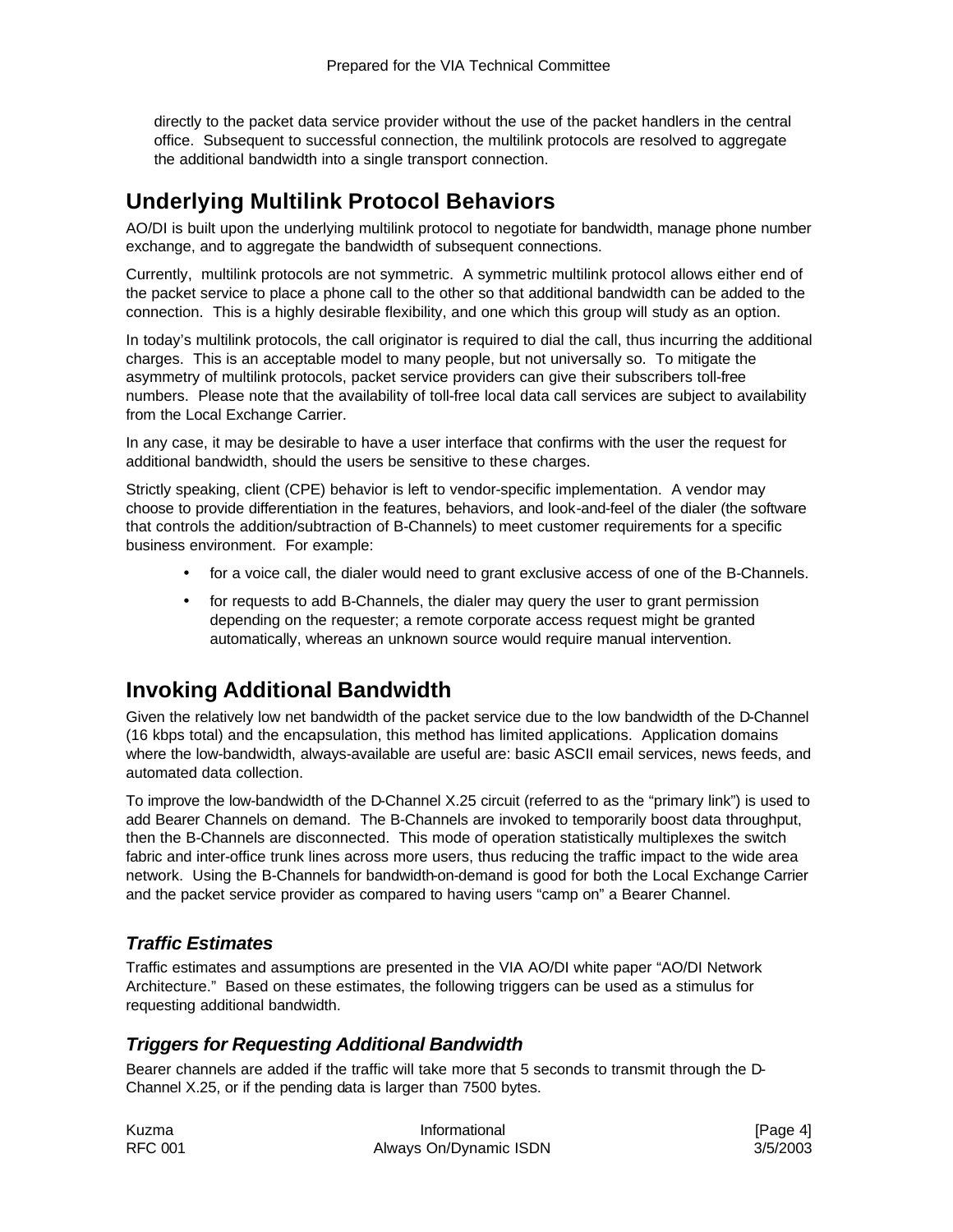When the amount of data is larger than 7500 bytes, we invoke a B-channel; further, this B-channel establishment, negotiation, and initialization for data takes 3 seconds, meaning the D-Channel X.25 is active for only 3 seconds, or approximately 4500 bytes, before data is no longer sent across it. Thereafter, as long a the B-Channel(s) is active, the X.25 is used to carry BACP traffic, only.

#### *A Example Heuristic for Adding Bearer Channels*

One method for determining when additional bandwidth needs to be added is described below. The heuristic is based on an implementation shown in the figure below.



- Is the packet service outbound queue getting full? Where full means that at current throughput, will it take longer than 5 seconds to empty? Will it take longer than 10 seconds?
- If the time to empty the queue is less than 5 seconds, use only the primary link (D-Channel X.25) without invoking a B-Channel.